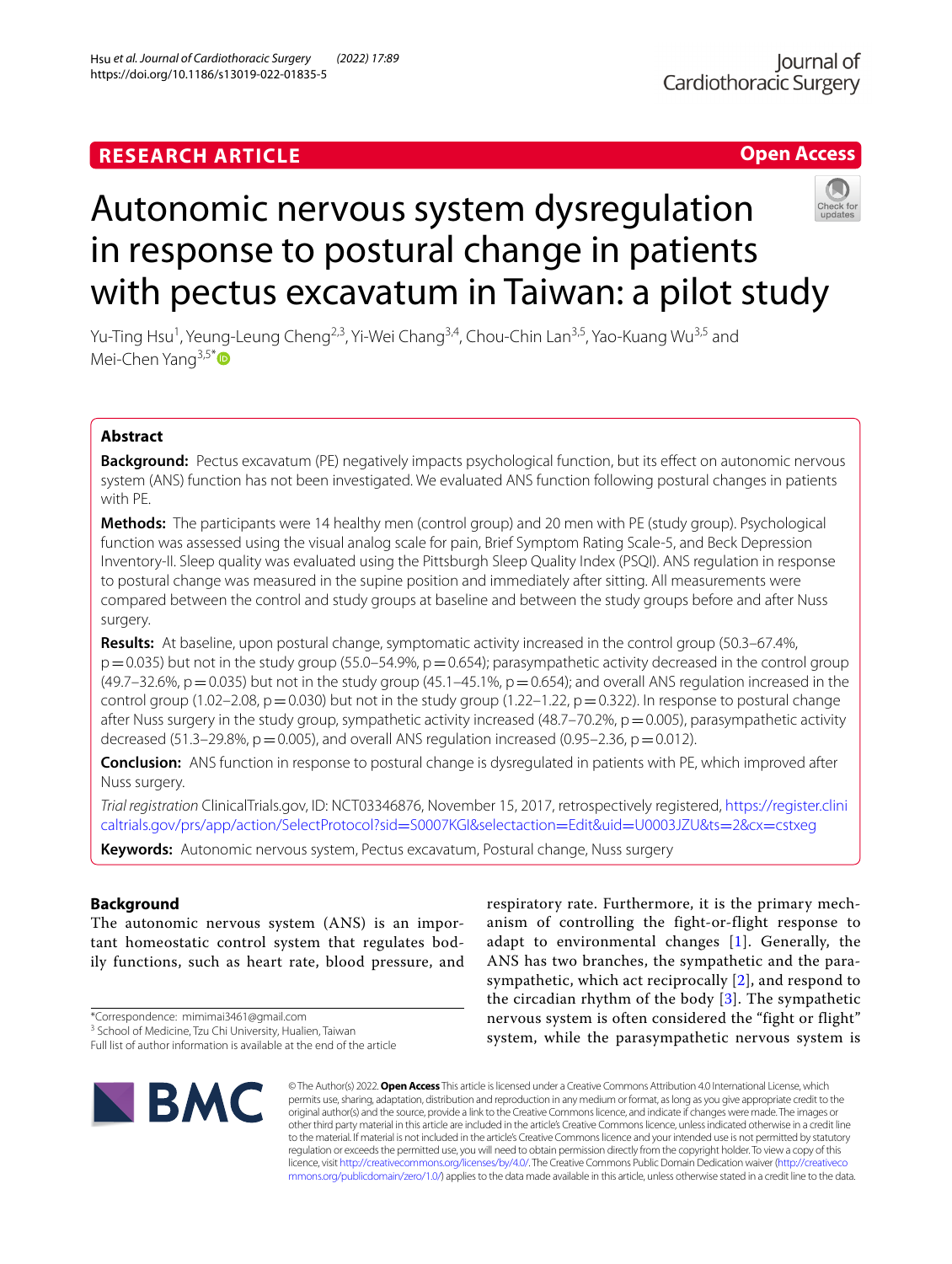considered the "rest and digest" system. Sympathetic activity is reported to increase in some normal physiological conditions (tilting, standing, mental stress, moderate exercise) and in certain pathological conditions (hypotension, coronary artery occlusion, cerebrovascular accident) [\[1\]](#page-6-0). Parasympathetic activity is increased during controlled respiration, cold stimulation, or rotational stimuli [[1\]](#page-6-0).

Heart rate variability (HRV) is one of the most promising standard measurements and provides valuable insights into the associations between physiological/pathological conditions and many diseases, particularly acute myocardial infarction, hypertension, arrhythmia, and psychiatric disorders [[1](#page-6-0), [4](#page-6-3), [5](#page-6-4)].

Pectus excavatum (PE) has been found to be associated with physiological and psychological impairments [[6](#page-6-5), [7\]](#page-6-6). While ANS function might be affected in patients with PE, it has never been evaluated. Therefore, this study aimed to evaluate ANS function in response to postural changes in patients with PE.

## **Methods**

## **Participants**

A total of 93 patients with PE scheduled for the Nuss surgery were invited to participate between August 2017 to July 2018. The inclusion criteria were as follows: age 13–45 years, non-employed, Haller index  $[8] \geq 3.0$  $[8] \geq 3.0$  $[8] \geq 3.0$ , no known psychiatric or medical illness, and no use of psychoactive, soporific, or illegal drugs. The exclusion criteria were as follows: age < 13 or > 45 years; Haller index < 3.0; having major medical diseases, known psychiatric disease, or known sleepdisordered breathing, combined with other musculoskeletal diseases, and having undergone another major surgery within the past 6 months. After excluding patients who did not complete questionnaires, had an error while obtaining HRV measurements, and refused to participate in the study, a total of 43 participants were included. After Nuss surgery, 19 of 43 patients were followed up at another medical center, and 4 of 43 patients were lost to follow-up due to the study being conducted overseas. The final 20 patients completed the same measurements 6 months after the Nuss surgery.

Additionally, another 15 non-employed, healthy participants were eligible for comparison and recruited from the families of patients with PE or from among our medical staff and their families; they fulfilled the same inclusion criteria but had no PE. All healthy participants, except for one, completed all measurements at baseline. For the fnal analysis, 14 healthy participants were included in the control group.

### **Anthropometric measurements and demographic data**

Baseline clinical characteristics, including age, sex, body height, body weight (BW), body mass index (BMI), and smoking status were recorded.

#### **Physiological and psychological function measurements**

The evaluation questionnaires included the visual analog scale for pain (VAS), the Chinese version of the fve-item Brief Symptom Rating Scale (BSRS-5) [[9\]](#page-6-8), the validated Chinese version of the Beck Depression Inventory-II (BDI-II) [\[10\]](#page-6-9), and the validated Chinese version of the Pittsburgh Sleep Quality Index (PSQI) questionnaires [[11\]](#page-6-10).

The VAS rated the severity of painful bodily sensations, ranging from 0 (no pain) to 10 (extremely severe pain). The BSRS-5 is a five-item questionnaire that measures anxiety (tense or high-strung), depression (depressed or in a low mood), hostility (easily annoyed or irritated), interpersonal sensitivity (feeling inferior to other people), and additional symptoms (having trouble falling asleep in the past 1 week). Each item score ranges from 0 to 4  $(0=$  not at all; 1, a little bit, 2 = moderately; 3, quite a bit; 4, extremely).

The BDI-II<sup>®</sup> questionnaire measures the severity of subjective depression in adolescents and adults. It contains 21 items, and each item is scored from 0 to 3  $(0=d\sigma)$ not feel so;  $1 =$  feel so;  $2 =$  feel so all the time and cannot snap out of it; 3, feel so that cannot stand it). The sum of the 21 items (BDI-II score) indicates the severity of depressive symptoms (higher BDI-II score, more severe depressive symptoms).

The PSQI questionnaire assesses subjective sleep quality, containing seven components: sleep quality, sleep latency, sleep duration, sleep efficiency, sleep disturbance, frequency of sleeping medication use, and daytime functional impairment. Each PSQI component was rated from 0 to 3 ( $0 =$ no difficulty; 3 = extreme difficulty). The sum of these seven components (PSQI score) represents the global subjective sleep quality (good and poor sleep quality corresponding to a PSQI score  $\leq$  5 and  $\geq$  6, respectively).

## **Evaluation of ANS regulation in response to postural change**

HRV was evaluated using the 5-min short-term recording by the HRV analysis software [CheckMyHeart (CMH), Taiwan] Version 3.0. The CMH system included a single-lead electrocardiography (ECG) recorder (lead I or lead II). Beat-by-beat RR interval values (resolution 4 ms) were obtained from the ECG signals from the CMH software, which automatically rejected and allowed manual filtering of irregular RR intervals. The detrended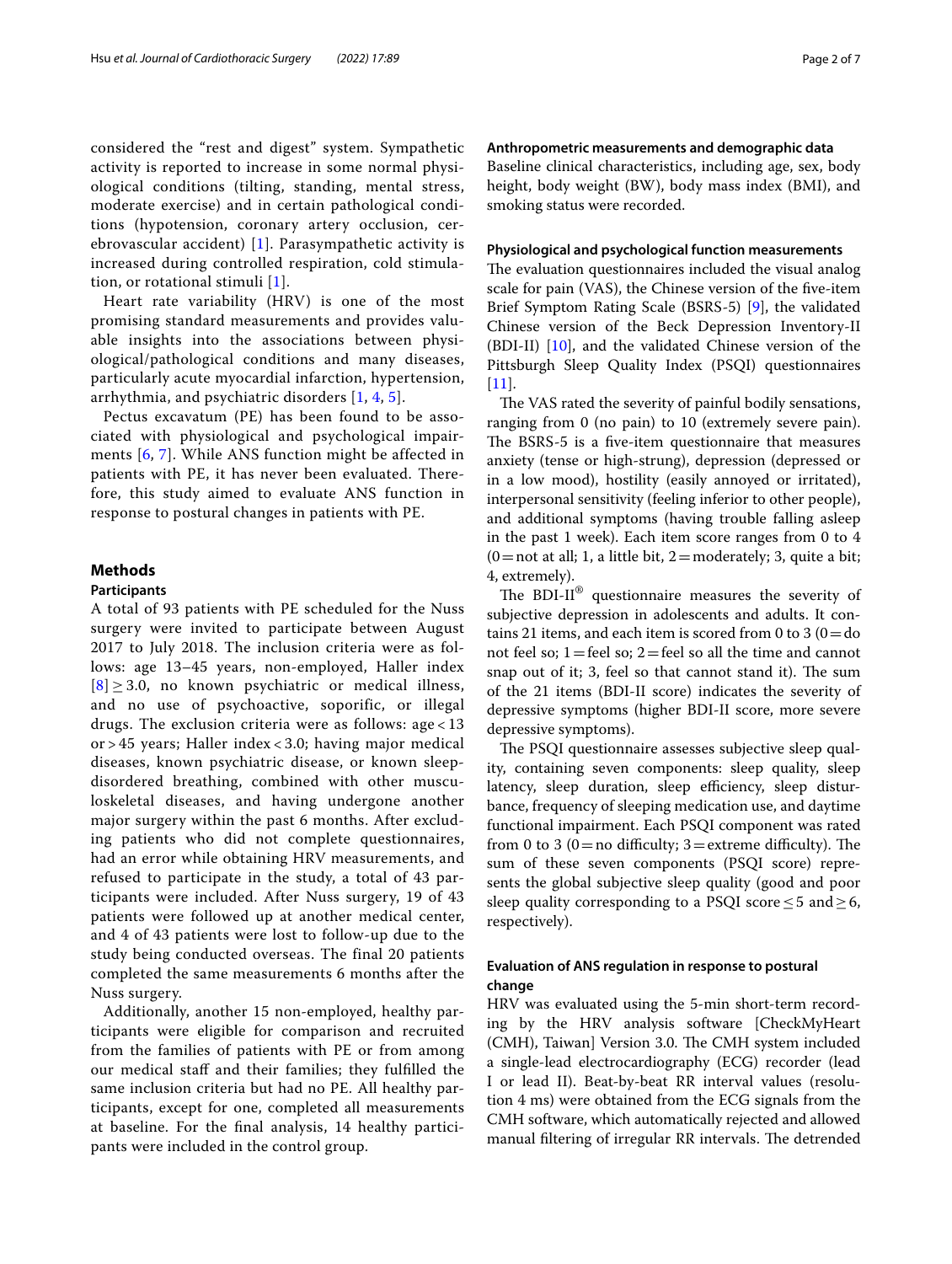time series were cubically interpolated and resampled at 1 Hz. After detrending via least-squares second-order polynomial ftting, the power spectral density of the RR interval time series was estimated by discrete Fourier transform, which was performed using an autoregressive method (Burg algorithm) with spectral decomposition (Johnsen and Andersen algorithm). Powers in the verylow-frequency (VLF, 0.00–0.04 Hz), low-frequency (LF, 0.04–0.15 Hz), and high-frequency (HF, 0.15–0.40 Hz) bands were obtained by numerical integration. Components showing<10% of the overall power in the band were ignored, as they might represent noise contributions. The spectral powers of the VLF, LF, and HF bands were computed as the sum of the respective spectral components. Frequency domain methods were used, and the LF and HF were expressed in normalized units (n.u.) to minimize the efect on the values of LF and HF components of the changes in total power, calculated as follows: (absolute power of the components)/(total−VLF  $power) \times 100$ . The physiological correlations of VLF are still unclear; therefore, we did not collect VLF values. As the short-term HRV measurements rapidly returned to baseline after transient or mild perturbations, such as milder activity and postural change, we obtained HRV measurements while the participants were in the supine posture and immediately upon sitting up. The LFn.u., HFn.u., and LF/HF ratios were recorded in these two postures. Usually, the LFn.u. represents sympathetic activity, and the HFn.u. represents parasympathetic activity; the LF/HF ratio indicates the overall ANS regulation [[1\]](#page-6-0).

## **Statistical methods**

All continuous variables were non-normally distributed and presented as medians and interquartile ranges (Q1, Q3). Categorical variables were shown as numbers and percentages (%). For comparison between the study and control groups at baseline, the Mann–Whitney U test was used for analyzing continuous variables. The Pearson's chi-square was used to analyze categorical variables.. For comparison before and after Nuss surgery among the study group, the Wilcoxon signed ranks test was used to analyze continuous variables, and the McNemar's test was used to analyze categorical variables. All statistical assessments were two-tailed and considered significant at  $p < 0.05$ . All statistical analyses were performed using IBM SPSS statistical software version 24 for Windows (IBM Corp., Armonk, New York, USA).

#### **Results**

At baseline, there were no between group diferences in age, sex, smoking status, BSRS-5, BDI-II, PSQI, and ANS function. The patients with PE weighed lesser than the control group (median BW: 57.4 kg vs. 65.2 kg,  $p = 0.003$ ;

median BMI: 18.5  $\text{kg/m}^2$  vs. 21.5  $\text{kg/m}^2$ , p=0.001) and reported greater painful bodily sensation (median VAS scale 0 [IQR 0, 2.3] vs. 0 [IQR 0, 0],  $p = 0.008$ ) (Table [1](#page-3-0)).

Upon postural change, the sympathetic activity signifcantly increased in the control group (from 50.3 to 67.4%,  $p=0.035$ ), but no change was observed in the study group (from 55.0 to 54.9%,  $p=0.654$ ); moreover, the parasympathetic activity signifcantly decreased in the control group (from 49.7 to 32.6%;  $p = 0.035$ ), but no change was observed in the study group (from 45.1 to 45.[1](#page-4-0)%,  $p=0.654$ ) (Table [2](#page-3-1) and Fig. 1). The overall ANS regulation signifcantly increased in response to postural change in the control group (from 1.02 to 2.08,  $p = 0.030$ ), but not in the study group (from 1.22 to 1.22,  $p=0.322$ ) (Table [2\)](#page-3-1).

After Nuss surgery, the study group had reported an increase in painful bodily sensation (median VAS 0 vs. 2,  $p=0.032$ ), but there were no changes in the BSRS-5, the BDI-II score, the PSQI score, and in the subjective PSQI sleep quality (Table [3\)](#page-4-1). In response to postural change after Nuss surgery in the study group, the sympathetic activity increased (48.7–70.2%,  $p=0.005$ ); the parasympathetic activity decreased (from 51.3 to 29.8%,  $p=0.005$ ), and the overall ANS activity increased (from 0.95 to 2.36,  $p = 0.012$ ) (Table [2](#page-3-1) and Fig. [1\)](#page-4-0).

## **Discussion**

We found that the bilevel ANS regulation in response to postural change was lower in patients with PE than in the general population, which improved after Nuss surgery.

Normally, upon postural change, sympathetic activity increases and parasympathetic activity decreases to maintain blood pressure and avoid the occurrence of postural hypotension [\[1](#page-6-0)]. Our study showed normal ANS regulation in response to postural changes among healthy participants. Therefore, the abnormal ANS regulation among patients with PE in our study might truly exist even though we only included a small number of cases. We did not measure the blood pressure to evaluate ANS dysregulation associated with postural hypotension while obtaining HRV records as this maneuver might affect the HRV results. Therefore, our results could not assess the relationship between ANS dysregulation and postural hypotension in patients with PE. Thus, further studies are needed to establish the absence or presence of postural hypotension and how ANS dysregulation and postural hypotension afect patients with PE.

Furthermore, many studies have found that short-term HRV measurements rapidly return to baseline after transient perturbations induced by some postural changes (such as mild exercise, milder activity, postural change, short-acting vasodilators, transient coronary occlusion, etc.) [[1\]](#page-6-0). More powerful stimuli (such as maximum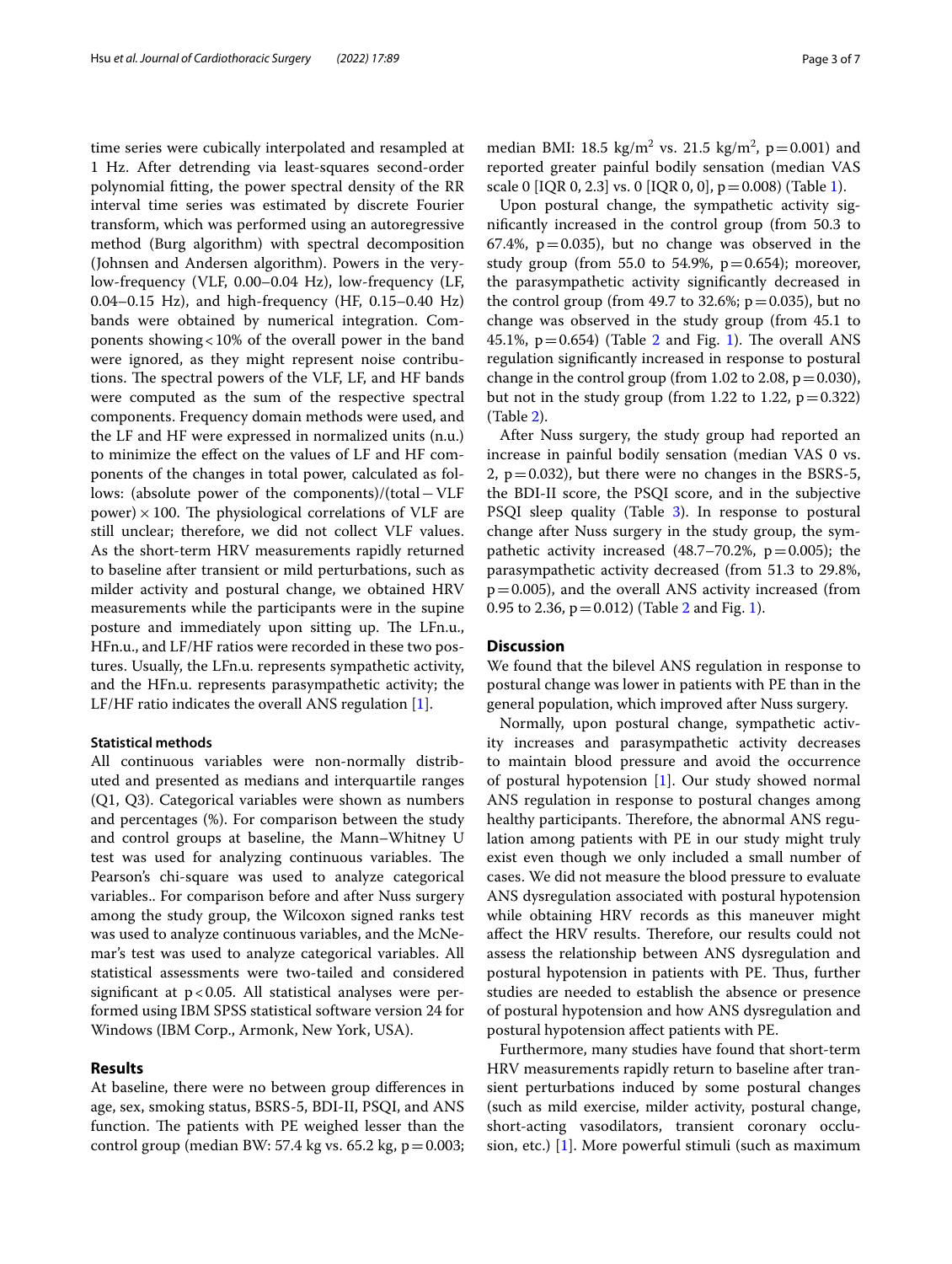|                                    | Control              | Study                | p-value  |
|------------------------------------|----------------------|----------------------|----------|
|                                    | $(n=14)$             | $(n=20)$             |          |
| Haller index                       | N/A                  | 3.6(3.4, 4.0)        | N/A      |
| Basic information                  |                      |                      |          |
| Age, years old                     | 21.0 (19.8, 23.3)    | 19.0 (16.0, 22.0)    | 0.144    |
| Smoking status                     |                      |                      | 1.000    |
| Non-smoker, n (%)                  | 14 (100.0%)          | 19 (95.0%)           |          |
| Smoker, n(%)                       | $0(0.0\%)$           | $1(5.0\%)$           |          |
| Body height, cm                    | 175.0 (170.9, 181.3) | 174.3 (169.2, 176.8) | 0.517    |
| Body weight, kg                    | 65.2 (59.3, 69.6)    | 57.4 (48.3, 61.8)    | $0.003*$ |
| Body mass index, kg/m <sup>2</sup> | 21.5 (19.6, 22.4)    | 18.5 (16.9, 20.6)    | $0.001*$ |
| Psychological functions            |                      |                      |          |
| BSRS-5                             | 4.0(1.5, 7.0)        | 2.0(0.3, 7.0)        | 0.446    |
| VAS                                | (0,0)                | 0(0, 2.3)            | $0.008*$ |
| <b>BDI-II</b>                      | 1.0(0, 4.3)          | 1.0(0, 7.0)          | 0.928    |
| PSQI score                         | 4.0(2.0, 7.3)        | 4.0(2.3, 6.0)        | 0.929    |
| PSQI sleep quality                 |                      |                      | 1.000    |
| Poor, PSQI≧6, n (%)                | $5(36.0\%)$          | $7(35.0\%)$          |          |
| Good, PSQI≦5, n (%)                | $9(64.0\%)$          | 13 (65.0%)           |          |
| ANS activity (supine posture)      |                      |                      |          |
| LF nu,%                            | 50.3 (36.9,60.4)     | 55.0 (45.3,67.8)     | 0.506    |
| HF nu,%                            | 49.7 (39.6,63.1)     | 45.1 (32.2,54.7)     | 0.484    |
| LF/HF                              | 1.02(0.59, 1.54)     | 1.22(0.83, 2.11)     | 0.506    |

<span id="page-3-0"></span>**Table 1** Comparison of demographics, quality of life, and autonomic nervous regulation between the control and study groups among male non-employed participants at baseline

Continuous variables were summarized as median (IQR) and were analyzed using the Mann–Whitney U test. Categorical variables were summarized as n (%) by group and were analyzed using Fisher's Exact test. All statistical assessments were two-tailed and considered signifcant as p<0.05. Bold font highlight the statistic signifcance with p < 0.05

BDI-II, Beck Depression Inventory version II; BSRS-5, Brief Symptom Rating Scale-5; IQR, interquartile range; PSQI, Pittsburgh Sleep Quality Index; VAS, visual analog scale for pain

<span id="page-3-1"></span>

| Table 2 Autonomic nervous regulation in responsible to postural change of the control group and study groups at baseline and after |  |  |  |
|------------------------------------------------------------------------------------------------------------------------------------|--|--|--|
| operation among male non-employed participants                                                                                     |  |  |  |

|         | Control ( $n = 14$ ) at baseline |                  |          | Study ( $n = 20$ ) at baseline |                  |         | Study ( $n = 20$ ) after operation |                  |          |
|---------|----------------------------------|------------------|----------|--------------------------------|------------------|---------|------------------------------------|------------------|----------|
|         | Supine                           | Sitting up       | p-value  | Supine                         | Sitting up       | p-value | <b>Supine</b>                      | Sitting up       | p-value  |
| LF nu,% | 50.3 (36.9.60.4)                 | 67.4 (52.5.79.8) | $0.035*$ | 55.0 (45.3,67.8)               | 54.9 (41.4.71.5) | 0.654   | 48.7 (43.9.60.2)                   | 70.2 (56.0.78.5) | $0.005*$ |
| HF nu,% | 49.7 (39.6.63.1)                 | 32.6 (20.2,47.5) | $0.035*$ | 45.1 (32.2.54.7)               | 45.1 (28.5.58.6) | 0.654   | 51.3 (39.8.56.1)                   | 29.8 (21.5.44.0) | $0.005*$ |
| LF/HF   | 1.02 (0.59.1.54)                 | 2.08 (1.11.4.05) | $0.030*$ | 1.22 (0.83.2.11)               | 1.22 (0.71,2.58) | 0.322   | 0.95(0.78.1.51)                    | 2.36 (1.29,3.67) | $0.012*$ |

Continuous variables were presented as median (IQR) and were analyzed using the Wilcoxon Signed Ranks test. All statistical assessments were two-tailed and considered significant as  $p < 0.05$ . Bold font highlight the statistic significance with  $p < 0.05$ 

HF, high frequency; IQR, interquartile range; LF, low frequency; n.u., normalized units

exercise or long-acting drugs) may result in much more prolonged HRV changes. We chose postural change as a measure to evaluate ANS function between healthy participants and patients with PE because of its high feasibility and low invasiveness. The effects of PE on ANS function in response to other minor and major stresses remain unknown and require further examination.

The painful bodily sensation was found to be associated with ANS dysfunction, with higher sympathetic and lower parasympathetic activity  $[12-14]$  $[12-14]$ . Bodily pain has been reported in patients with PE due to an asymmetrical chest wall associated with connective tissue abnormalities. In our study, we did not observe the trend of higher sympathetic and lower parasympathetic activities in patients with PE who had more bodily painful sensations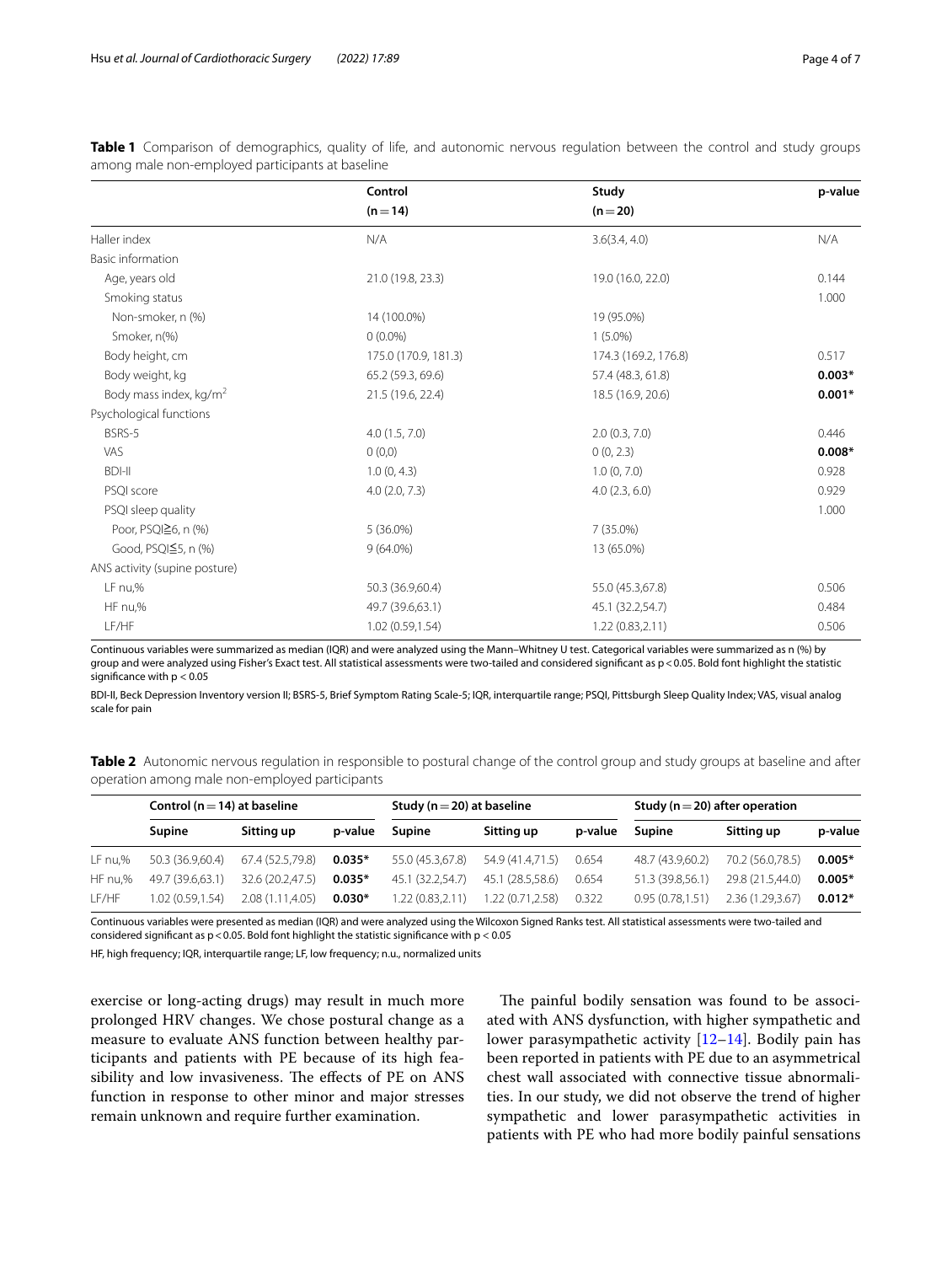

<span id="page-4-1"></span><span id="page-4-0"></span>

| Table 3 Comparison of quality of life before and after Nuss |  |  |  |  |
|-------------------------------------------------------------|--|--|--|--|
| surgery among male non-employed patients                    |  |  |  |  |

|                                    | <b>Before Nuss</b><br>surgery | <b>After Nuss</b><br>surgery | p-value  |
|------------------------------------|-------------------------------|------------------------------|----------|
|                                    | $n = 20$                      | $n = 20$                     |          |
| BSRS-5                             | 2.0(0.3, 7.0)                 | 1.0(0, 4.0)                  | 0.149    |
| VAS                                | 0(0, 2.3)                     | 2.0(1.0, 3.0)                | $0.032*$ |
| <b>BDI-II</b>                      | 1.0(0, 7.0)                   | 2.0(1.0, 3.8)                | 0.705    |
| PSOI score                         | 4.0(2.3, 6.0)                 | $4.5$ $(3.0, 6.8)$           | 0.288    |
| PSQI sleep quality                 |                               |                              | 1.000    |
| Poor, n (%)<br>(PSQI > 6)          | 7 (35.0%)                     | $7(35.0\%)$                  |          |
| Good, n (%)<br>(PSO <sup>5</sup> ) | 13 (65.0%)                    | 13 (65.0%)                   |          |

Continuous variables were presented as median (IQR), and were analyzed by the Wilcoxon Signed Ranks Test. Categorical variables were presented as count (%) and were analyzed by McNemar's Test

\*All statistical assessments were two-tailed and considered signifcant as p<0.05. Bold font highlight the statistic signifcance with p < 0.05

BDI-II: Beck Depression Inventory version 2; BSRS-5: Brief Symptom Rating Scale; IQR, interquartile range; PSQI: Pittsburgh Sleep Quality; VAS: Visual Analogue Scale for pain

than healthy participants before surgery. Postoperatively, there was an increase in the reported pain in patients with PE, but ANS regulation normalized. In a previous study, the authors found that ANS reactivity to pain could be altered by environmental and psychological factors throughout an individual's life  $[15]$  $[15]$ . These results indicate that beyond the painful bodily sensation there might be additional factors, or the changes associated with PE per se, affecting ANS regulation in this population The relationship between pain and ANS dysregulation among patients with PE requires further evaluation.

## **Sex diferences in autonomic nervous system regulation**

The sex differences in ANS regulation have been well documented previously in a healthy population; men were found to have more pronounced sympathetic infuence than women [[16,](#page-6-14) [17](#page-6-15)]. Daunt SW studied the chest wall confguration as measured by the Haller index in normal children and found that healthy women had a higher Haller index than men [\[18\]](#page-6-16) and suggested that sex-related diferences should be considered when evaluating children with chest wall deformity. PE has a higher prevalence in men. In our study, only male participants were enrolled, and this ANS dysregulation might be diferent among female participants, and further research is needed.

## **Cigarette smoking afects autonomic nervous system regulation**

Cigarette smoking has been found to increase sympathetic activity  $[19]$  $[19]$ . There were no smokers in our control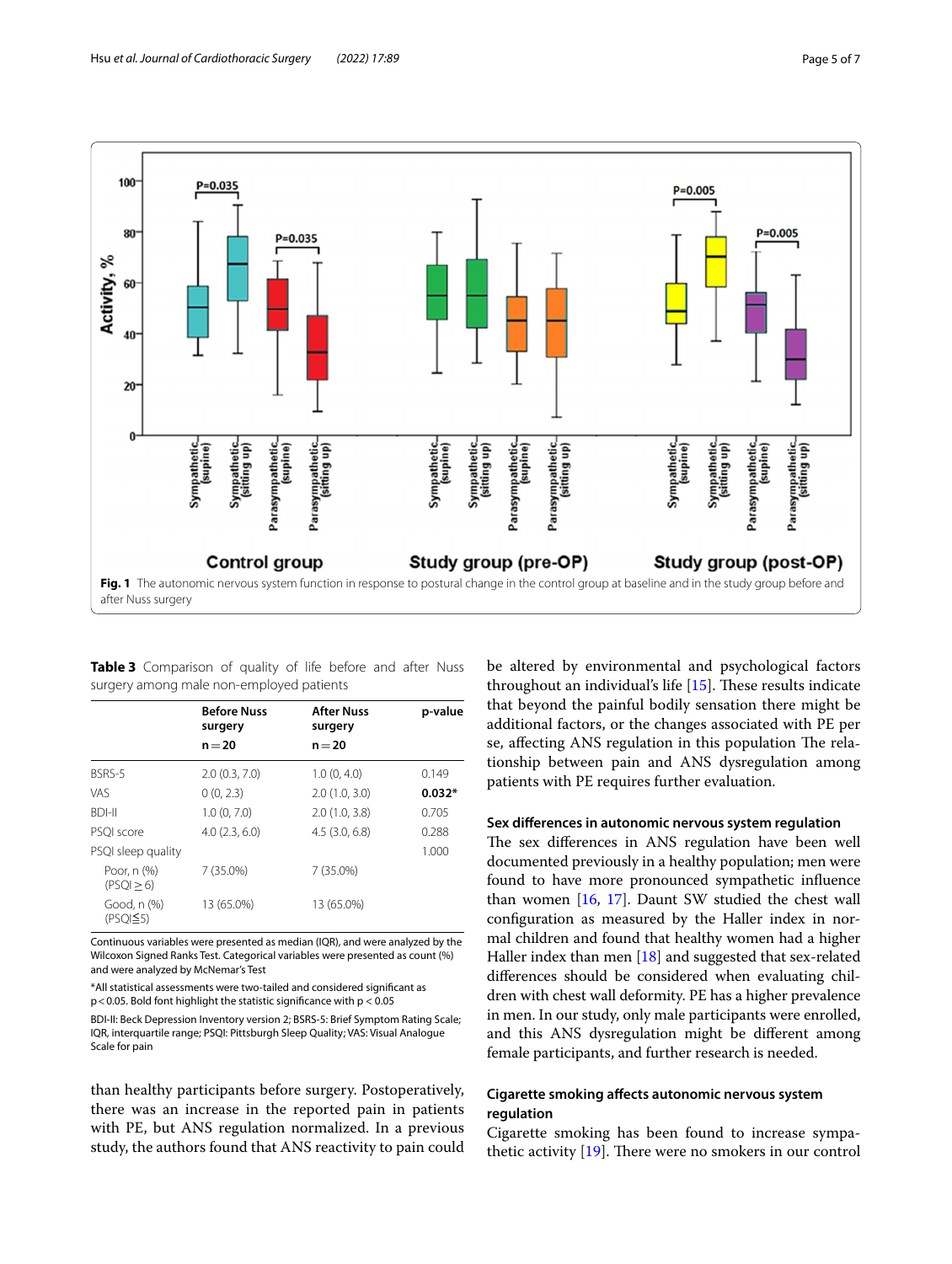group and only one smoker in our study group. Although the percentage of smoking status was not statistically different, due to our small sample size, the results of our study might be underestimated, and further research is needed.

## **Unemployment status and the autonomic nervous system regulation**

Jandackova et al. examined ANS function using a modifed orthostatic test by measuring ANS function in three sequential postures (supine, standing, supine) in involuntary non-employed and employed participants aged 30–49 years, matched on sex, type of job, healthrelated behavior, and BMI. They found that involuntary non-employed participants had decreased parasympathetic activity and suggested that seeking a job might be a potential chronic stress leading to suppression of parasympathetic activity [[20,](#page-6-18) [21\]](#page-6-19). In our study, only nonemployed participants were enrolled. Our participants were younger and recent graduates from senior high schools or colleges and were deemed as voluntary nonemployed because they scheduled the surgery before "starting to seek a job". The economic stress might therefore, be diferent for our participants and might not have such an impact on ANS function. Even in employed individuals, work stress has an adverse efect on HRV regulation [[22](#page-6-20), [23\]](#page-6-21). Moreover, Maeda et al. found that home stress could induce ANS imbalance, even in employed people  $[24]$  $[24]$ . These results indicate that employment status was not the only confounding factor in HRV regulation.

## **Infuence of the autonomic nervous system on body weight control**

Molfno et al. reported an involvement of the parasympathetic system in BW regulation; lower parasympathetic activity is observed with higher BW [[25](#page-6-23)]. Another study by Koenig et al. an association of parasympathetic activity with increased energy consumption for bodily functions, resulting in decreased BW and BMI in non-obese healthy people [\[26](#page-6-24)]. Although our study group had lower BW and BMI, the control group participants were also non-obese, which might explain why the baseline ANS activity was not diferent between these two groups.

## **Physiological and psychological impairments and autonomic nervous system regulation**

Jiang et al. found a reduced sympathetic and accentuated parasympathetic response to postural changes in patients with depressive disorders [[27\]](#page-6-25). Wang et al. found that depression severity is linked to the severity of ANS dysfunction  $[28]$ . In our previous study  $[29]$  $[29]$  $[29]$ , we found that patients with PE had a more depressive mood. However, the participants were older and included both, employed and non-employed individuals and men and women. In the present study, we did not observe any diference in ANS dysfunction between healthy participants and patients with PE, and among patients with PE before and after surgery. This is possibly because our study participants were all male and non-employed. Thus, ANS dysfunction might difer according to sex, age, and employment status.

## **Limitations**

This study had several limitations. First, the sample size was small and might not be representative of all patients with PE. Second, all questionnaires to evaluate psychological impairments were self-reported, and therefore, were subjective. Although our participants received assistance to ensure questionnaire integrity, there were no psychological counselors or psychiatrists that validated the responses. Thus, a depressive mood may have an effect on the responses. Third, as all our participants were Taiwanese, there might be ethnic and cultural diferences in physical and psychosocial conditions. Finally, we only found diferences between the young and non-employed male participants. The real association between ANS function and pectus deformity needs further exploration, regardless of age, sex, and smoking status. The impact of PE severity on ANS function also needs further understanding.

## **Conclusions**

We found reduced ANS regulation in response to a postural change in male non-employed patients with PE, which improved after Nuss surgery. Moreover, there may be an association between ANS dysfunction and PE. Lastly, ANS function evaluation might be used as an auxiliary tool to evaluate the physiological and psychological impacts of PE.

#### **Abbreviations**

ANS: Autonomic nervous system; BMI: Body mass index; BW: Body weight; HF: High-frequency; HRV: Heart rate variability; LF: Low-frequency; PE: Pectus excavatum; PSQI: Pittsburgh Sleep Quality Index; VLF: Very-low-frequency.

#### **Acknowledgements**

We would like to thank Editage (<https://app.wk.editage.com/>) for English language editing.

#### **Author contributions**

YLC and MCY conducted this report. CCL, YKW and MCY prepared manuscript. YTH, YWC reviewed the literature. YLC and MCY performed the statistic analysis. YLC and MCY made the critical revision. MCY applied the funding and the IRB approval and registered the study. All authors have read and approved the fnal manuscript.